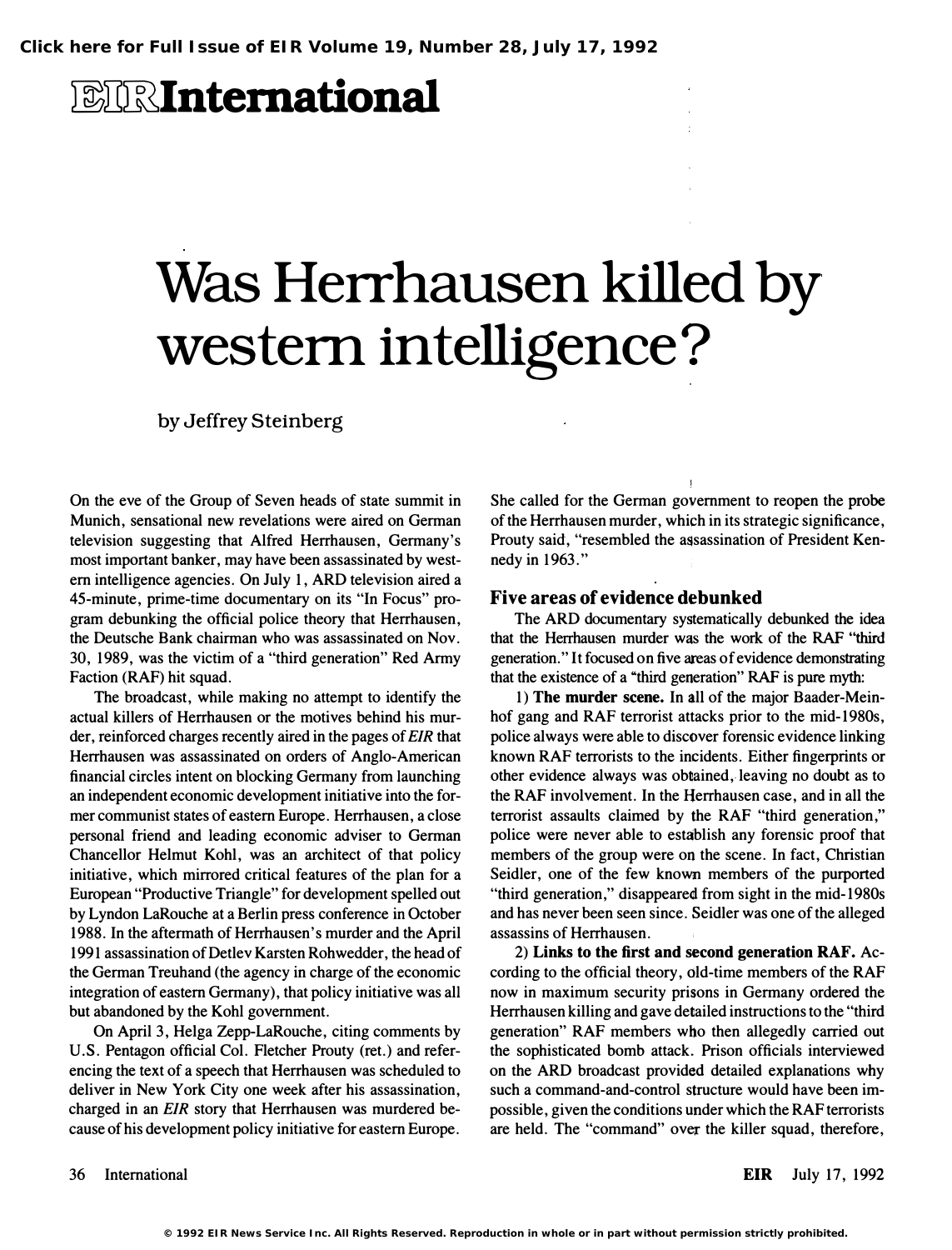had to have come from elsewhere.

3) The RAF communiqué. The RAF communiqué which took credit for the Herrhausen asssassination was, according to terrorism experts familiar with the group, an artful forgery which drew upon publicly available communiqués from earlier RAF writings. In most of the major terrorist acts carried out by the first two generations of the group, the same typewriter and logo had been used. The typeface on the Herrhausen communique bore no resemblance to the earlier documents, and otherwise contained no formulations that would have demonstrated links to the RAF.

4) The bomb. According to Robert Schell, a bomb expert who was interviewed on the ARD broadcast, the laser detonator that police found at the scene of the Herrhausen assassination, and which was cited as evidence of RAF involvement, could not have been used to activate the bomb. By reviewing the pyrotechnics of the device, Schell, backed up by other experts, demonstrated that the bomb, which was packed inside a bicycle sitting on the side of the road, had to have been detonated by a remote control mechanism which was activated the instant that Herrhausen's armored limousine passed the spot.

#### Perjured witness comes forward

5) Eyewitness testimony. The most critical documentation aired on the ARD show centered upon the one living witness who allegedly provided police with details of the existence of the "third generation" RAF and their role in the Herrhausen murder. That witness, Siegfried Nonne, a longstanding but dubious police informant for state and federal agencies in Hesse, recanted on the ARD show his previous statements and detailed how police had bribed him and later threatened him with murder if he did not cooperate with the "RAF killed Herrhausen" hoax.

According to Nonne's statements, he was approached by officials of the Hesse state police and state prosecutor's office in March 1990. In the course of three meetings, he was told that authorities had badly mishandled the probe of the Herrhausen killing and needed him to make false statements that would help conceal some of those blunders. At an initial meeting with his police controller and a senior official of Landesverfassungsschutz (LfV), the state's investigative agency, Nonne claimed he was offered 100,000 deutschemarks to say that he had safehoused the RAF killer squad in the weeks leading up to the Herrhausen murder.

Nonne told the ARD interviewer that he rejected the initial offer, but was told at a second meeting that he would be sent to a mental hospital "which he would never leave alive" if he did not cooperate. Nonne, who had a history of drug and alcohol abuse, was ultimately sent to a psychiatric hospital at Wiesloch. At the third meeting, in late March or early April 1990, Nonne agreed to cooperate with police and was put into a witness protection program.

According to the ARD report, Nonne named a hotel near

the city of Giessen where the final meeting took place, and ARD investigators were able to obtain registration records showing that at least one official of the LfV was at the hotel on the date in question.

In November 1991, stories began to appear in the German press suggesting that police were on the verge of making a breakthrough in the Herrhausen case. Then, on Jan. 21, 1992, newly appointed federal prosecutor von Stahl announced that his office, in collaboration with state prosecutor Gunther in Hesse, had discovered "new leads" in the case. At that point, Nonne was put forth as the "state's witness" in the Herrhausen murder, claiming that he had provided safehousing to four members of the "third generation" RAF during the eight-week period leading up to the November 1989 murder.

Nonne claimed that the four RAF members were: Christian Seidler, Andrea Klump, and two men only identified by the code-names "Peter" and "Stephan." Police claimed that a search of the basement of Nonne's building had turned up traces of explosives that were Used in the Herrhausen bombing.

In the ARD interview, Nonne stated that all the evidence about the RAF safehousing had been manufactured. ARD investigators interviewing neighbors of Nonne were told that it would have been impossible for four people to have been safehoused in the informant's fiat during the two months in question. As further proof, Nonne presented documents showing that his half-brother had. been living with him through May 1990. The half-brother died in 1990.

Bundesverfassungsschutz (BfV , federal investigative police) chief Meier also appeared on the ARD broadcast. After admitting that there was no hard evidence demonstrating that a "third generation" RAF ever existed, Meier offered his evaluation that the Herrhausen assassination had been carried out by "professionals using the methods of a secret service." However, no forensic evidence and no evidence obtained from the East German archives suggested that the assassination was the work of the Stasi, the East German secret police agency that played a pivotal role in earlier RAF terrorism.

Who, then, had the capacity to assassinate Herrhausen and create the false trail leading to an apparently non-existent "third generation RAF'?

EIR has reviewed the political circumstances leading up to Herrhausen's murder and assembled a picture of who might have had the motive and capability to exterminate this pivotal figure.

### Debt and development

Herrhausen was not only a close friend and economic adviser to Kohl. He was one of the most progressive bankers in the world. According to writer Michael Morrissey, a professor at the University of Kassel' who has criticized the official German view that the RAF killed this banker, Herrhausen was an aggressive advocate of a partial debt moratori-